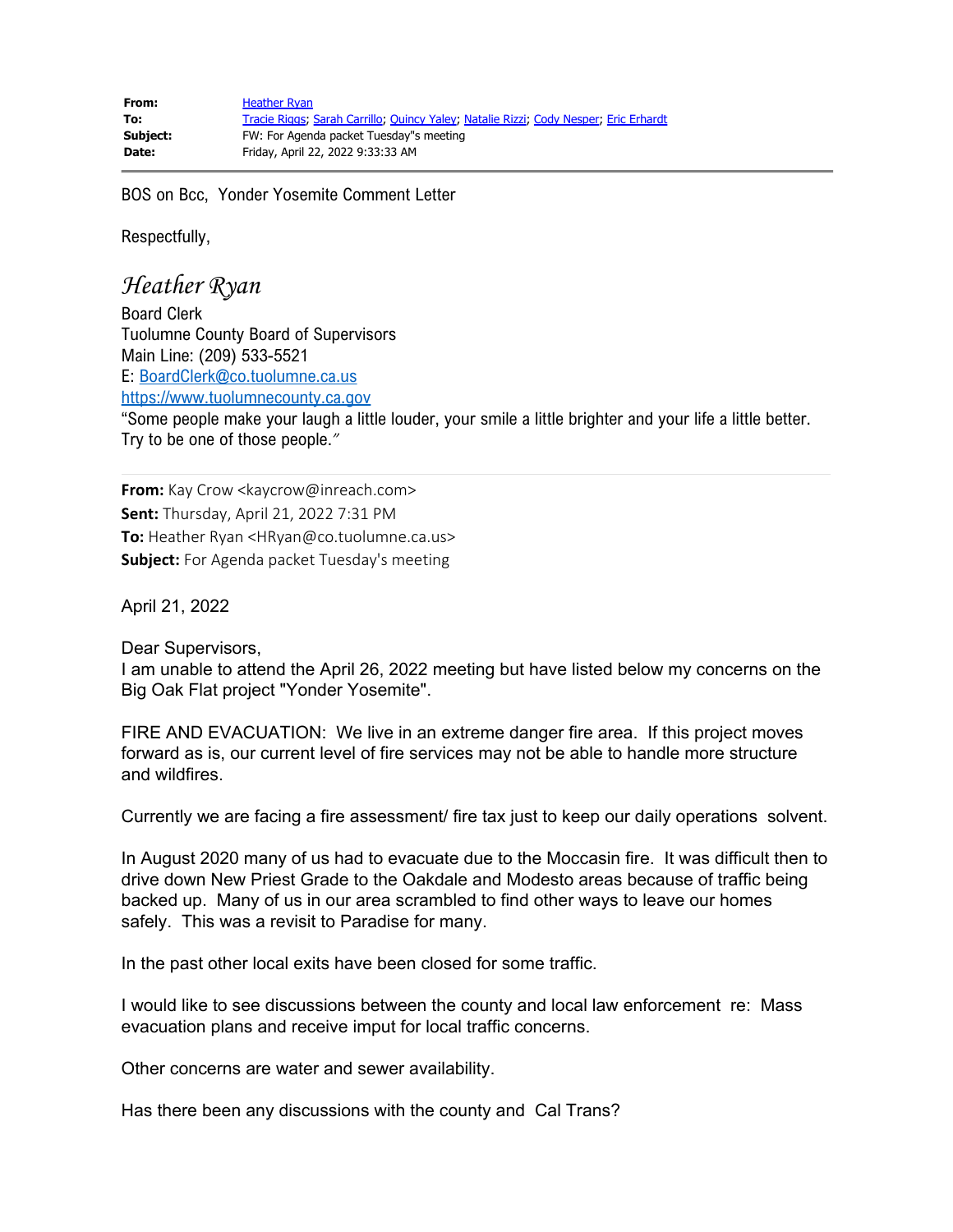Have all EIR and CEQA guideline requirements been completely and appropriately addressed?

Have climate changes been addressed?

It is my opinion that they have not.

Please give full consideration to these issues that have already been addressed by concerned citizens while making your decision to appeal the approval of this project.

I oppose the project as currently presented.

Respectfully,

Kay Crow Property owner and resident Groveland CA 209 962-7861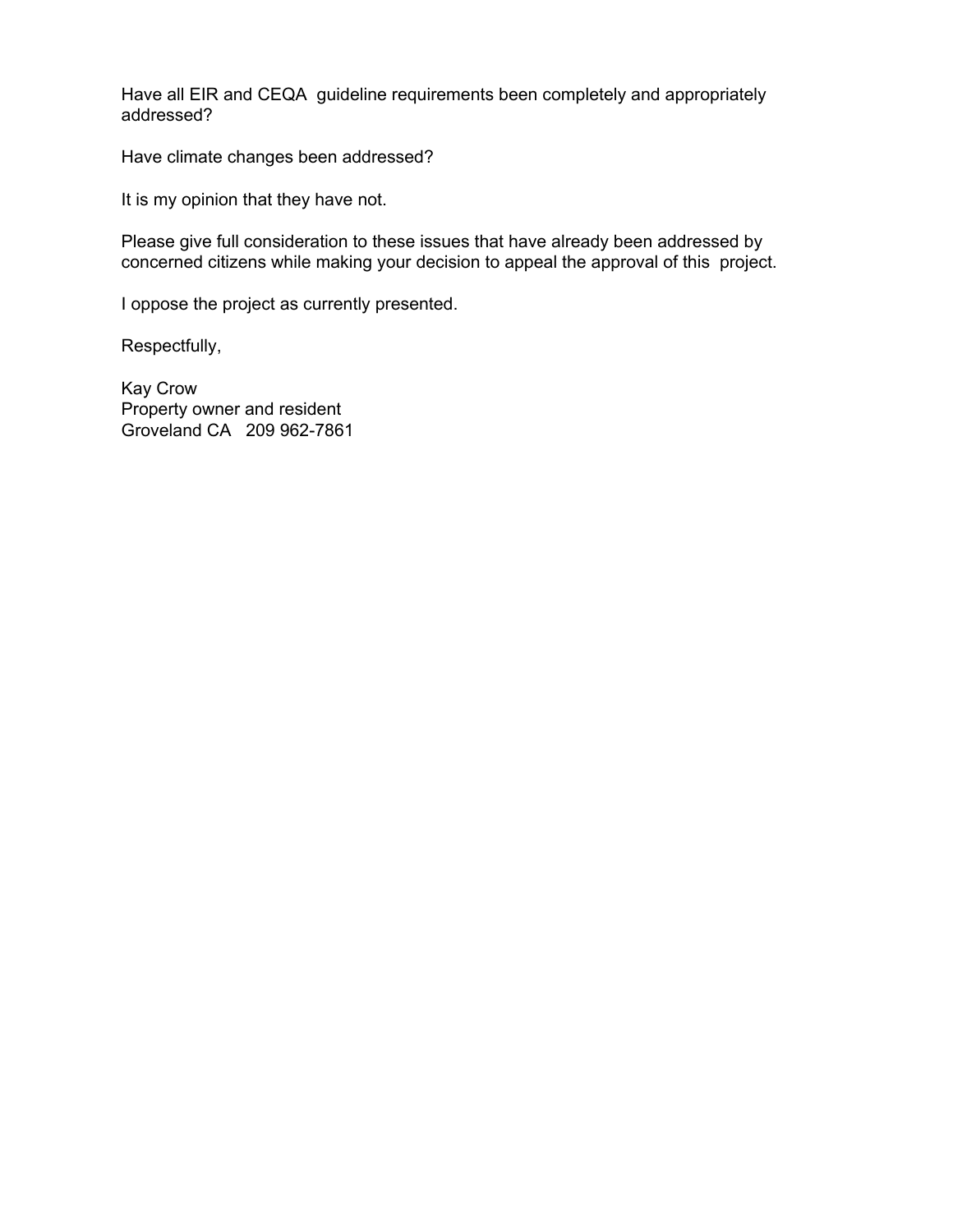| <b>Quincy Yaley</b>                        |
|--------------------------------------------|
| Heather Ryan, Natalie Rizzi                |
| <b>FW: South County Emergency Services</b> |
| Monday, April 25, 2022 2:42:47 PM          |
|                                            |

Looks like the board already got this, Natalie for our process.

**From:** cynthia montanez <cmontanez6@gmail.com> **Sent:** Monday, April 25, 2022 1:30 PM **To:** Quincy Yaley <QYaley@co.tuolumne.ca.us> **Cc:** BOS Members <bosm@co.tuolumne.ca.us> **Subject:** Re: South County Emergency Services

Please see the following email, this is in regarding the Yonder Yosemite hearing slated for tomorrow, April 26, 2022.

On Wed, Feb 16, 2022 at 5:00 PM cynthia montanez [<cmontanez6@gmail.com](mailto:cmontanez6@gmail.com)> wrote:

Tuolumne County Community Development Department 2 S. Green St. Sonora, CA 95370

Attn: Quincy Yaley Community Development Department Director [qyaley@co.tuolumne.ca.us](mailto:qyaley@co.tuolumne.ca.us)

Ms. Yaley:

I'm writing this letter to request that all future developments in South Tuolumne County, including the Yonder Yosemite, Terra VI and Under Canvas, have a dedicated financial commitment to support the GCSD Fire and Ambulance Services as they will have a severe, financial impact on the operating expenses of our local community services district. As two of these three developments are not annexed into GCSD and the burden then falls upon the rate payers.

There has been a historical precedent set that needs to be changed and we, the rate payers, are looking to you and the Board of Supervisors to support this request and ensure that the final Development Agreements reflect this change.

We also ask that a portion of the collected TOT funds be earmarked for the distribution to our GCSD Fire and Ambulance Services, as noted in the description, the collection of TOT reduces the tax burden for local residents. 75% of the collected tax revenue goes towards infrastructure, parks and other important public services, such as fire and ambulance services. That GCSD has been put in the position of providing support for the resorts on the Highway 120 corridor without benefit of County financial support based on the TOT generated by these same resorts, seems to be an unreasonable hardship to our small Community Services District.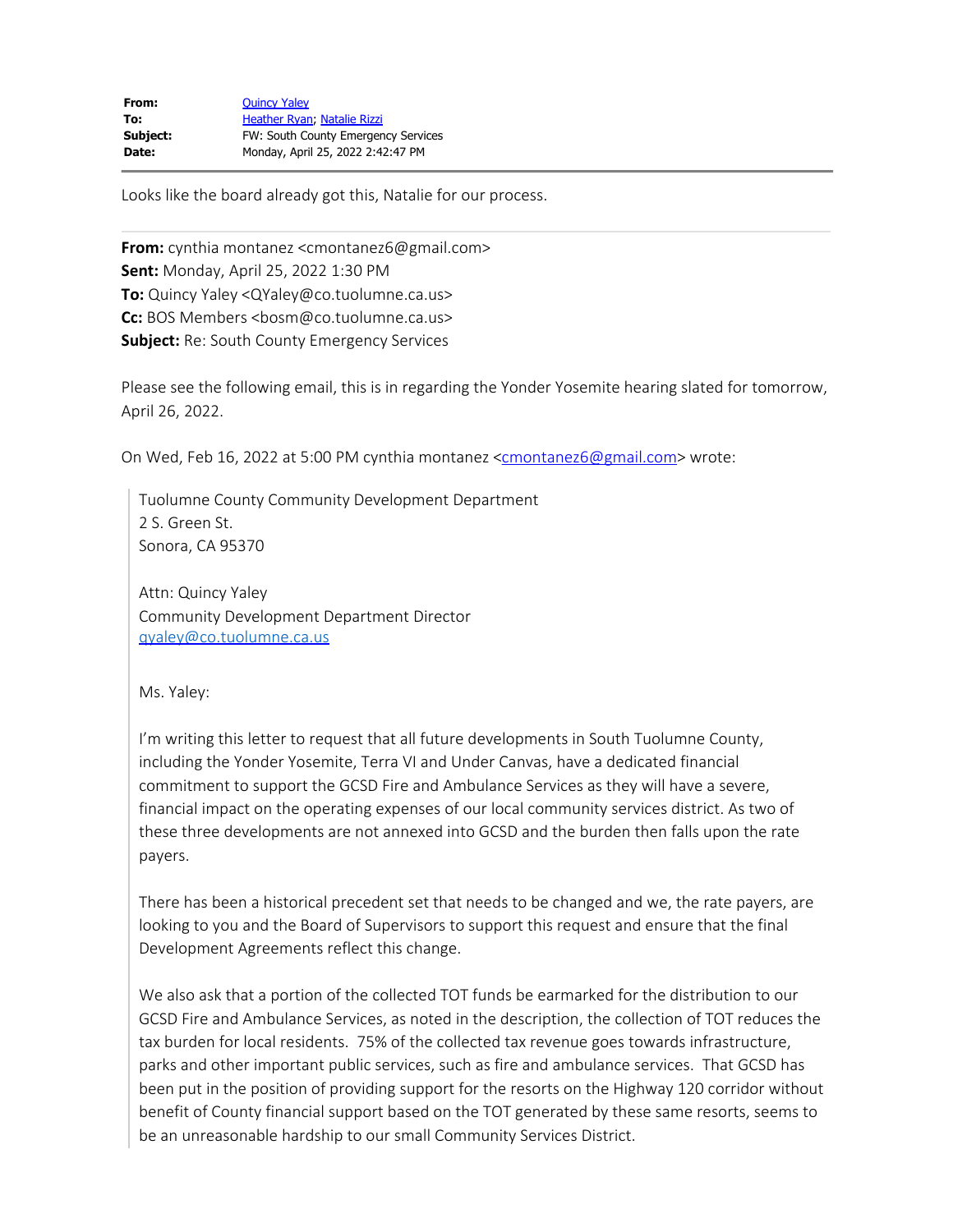I request that this issue be addressed at both the Planning stages and that a dedicated, fair, apportioned value of the collected TOT for the resorts in the South County (Evergreen, Rush Creek, and all future developments) be set aside in perpetuity for the ongoing support of our GCSD Fire and Ambulance Service.

Very truly yours,

Cynthia NeSmith-Montanez 20754 Rising Hill Circle Groveland, CA 95321

cc: Tuolumne County Board of Supervisors [bosm@co.tuolumne.ca.us](mailto:bosm@co.tuolumne.ca.us)

--

Cynthia Montanez

"Happiness..., not in another place, but this place, not for another hour, but this hour."

Walt Whitman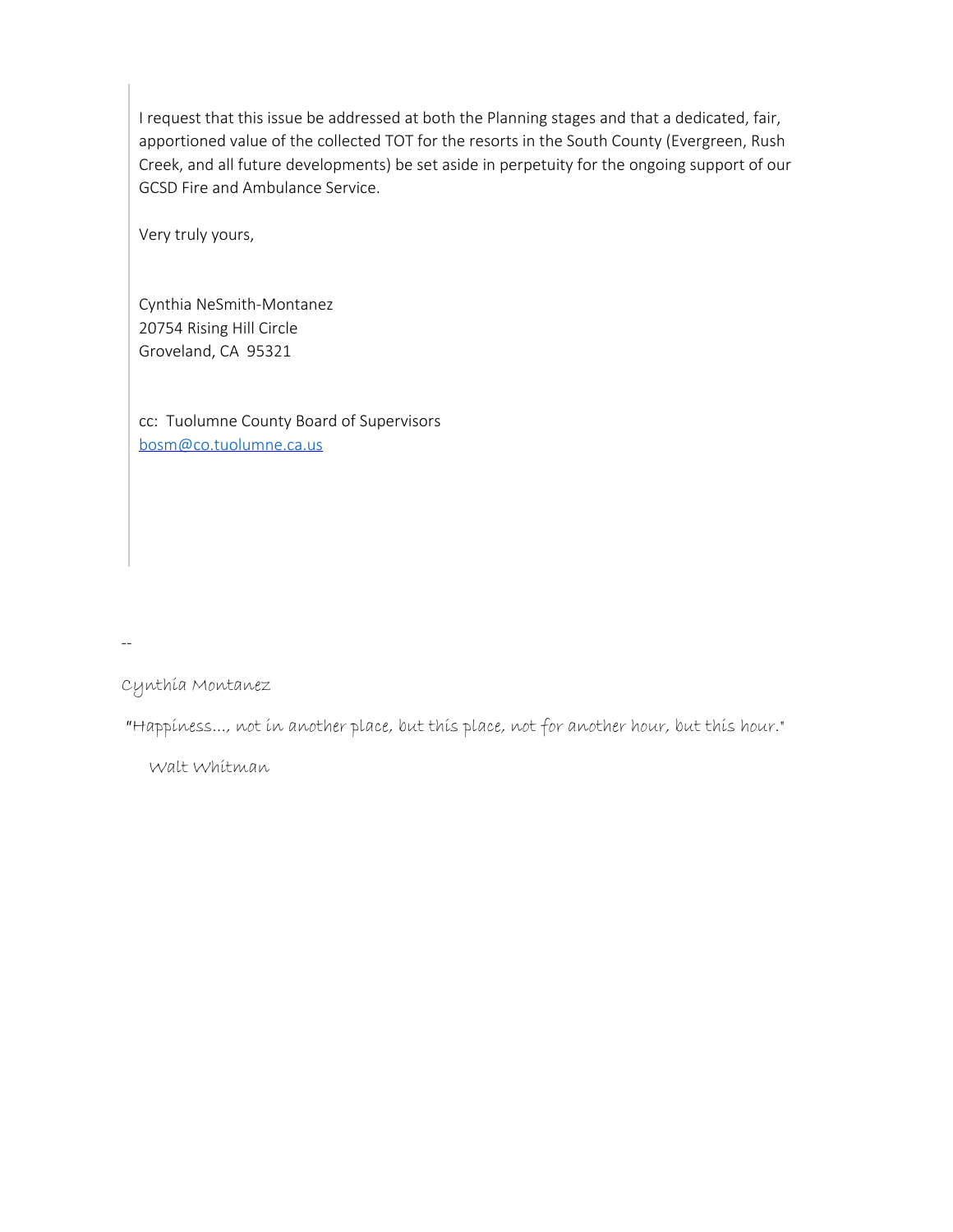Oak Grove Cemetery Board of Trustees PO Box 62 Groveland, CA 95321

Tuolumne County Planning Department 2 South Green Street Sonora, CA 95370

April 18,2022

Please forward to the Tuolumne County Planning Commission

As members of the Oak Grove Cemetery Board of Trustees, we approve the Yonder Yosemite project and are in favor of the long overdue improvements to that property.

As the eastern adjacent property, we have been informed that there will be expansions of electrical and water services to our property, as well as a landscaping barrier between the two properties.

With these commitments, we are in favor of the project.

Thank you,

The Oak Grove Cemetery Board of Trustees